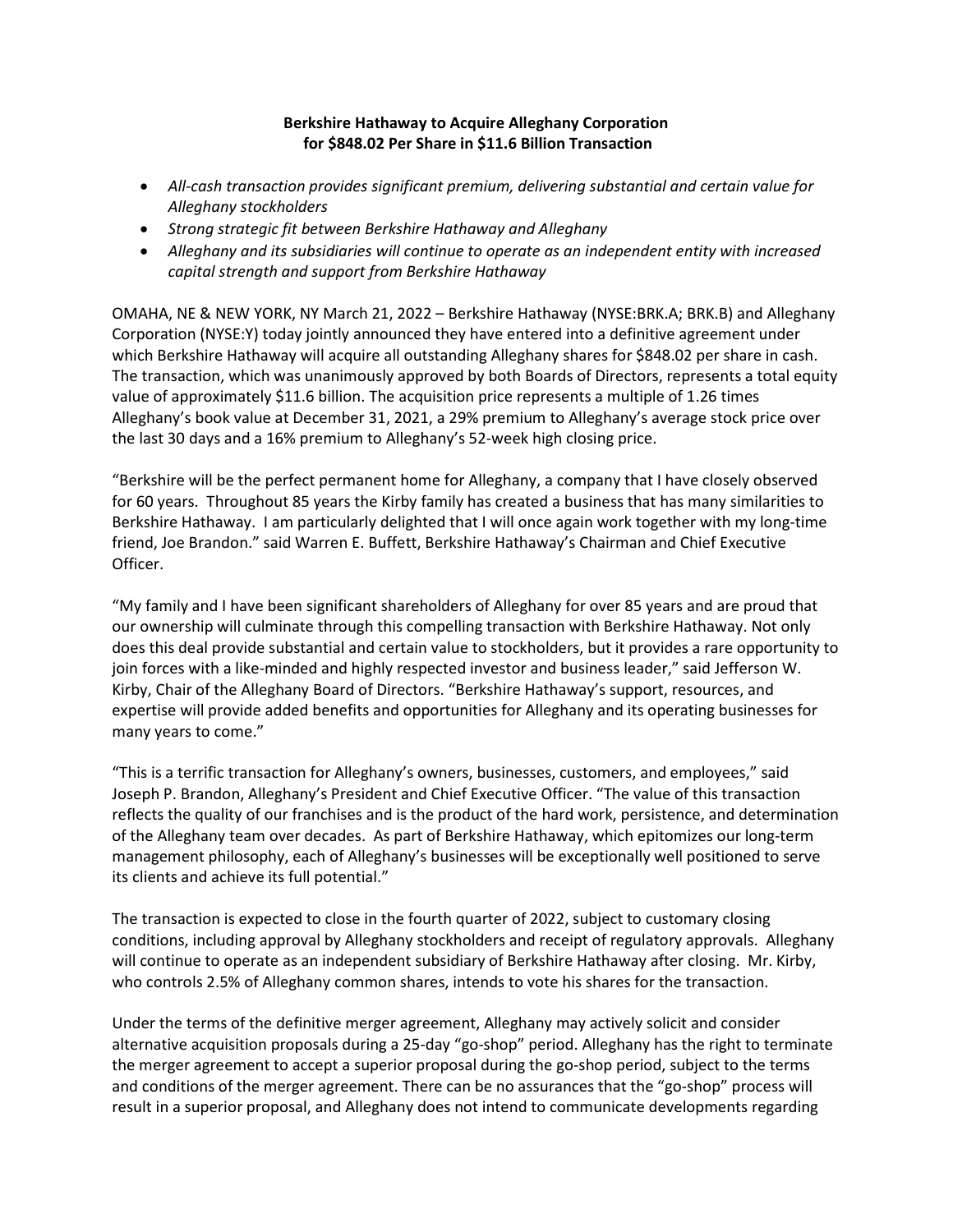the process unless and until Alleghany's Board of Directors makes a determination requiring further disclosure.

Goldman Sachs & Co. LLC is serving as financial advisor and Willkie Farr & Gallagher LLP is serving as legal advisor to Alleghany. Munger, Tolles & Olson LLP is serving as legal advisor to Berkshire Hathaway.

## About Berkshire Hathaway

Berkshire Hathaway and its subsidiaries engage in diverse business activities including insurance and reinsurance, utilities and energy, freight rail transportation, manufacturing, retailing and services. Common stock of the company is listed on the New York Stock Exchange, trading symbols BRK.A and BRK.B.

## About Alleghany

Alleghany Corporation owns operating subsidiaries and manages investments, anchored by a core position in property and casualty reinsurance and insurance. Alleghany's property and casualty subsidiaries include: Transatlantic Holdings, Inc., a leading global reinsurer; RSUI Group, Inc., which underwrites wholesale specialty insurance coverages; and CapSpecialty, Inc., an underwriter of specialty casualty and surety insurance coverages. Alleghany's subsidiary Alleghany Capital Corporation owns and supports a diverse portfolio of eight non-financial businesses.

## Forward-looking Statements

This release contains disclosures, which may be deemed "forward-looking statements" within the meaning of the Private Securities Litigation Reform Act of 1995.

Various forward-looking statements in this release relate to the acquisition by Berkshire Hathaway of Alleghany Corporation. Important transaction-related and other risk factors that may cause these forward-looking statements to differ include: (i) the occurrence of any event, change or other circumstances that could give rise to the termination of the merger agreement; (ii) the completion of the transaction on anticipated terms and timing, including obtaining required stockholder and regulatory approvals, and the satisfaction of other conditions to the completion of the transaction; (iii) significant transaction costs associated with the transaction; (iv) potential litigation relating to the transaction, including the effects of any outcomes related thereto; (v) the risk that disruptions from the transaction will harm Alleghany's business, including current plans and operations; (vi) the ability of Alleghany to retain and hire key personnel; and (vii) potential adverse reactions or changes to business relationships resulting from the announcement or completion of the transaction.

Additional risks and uncertainties are discussed in Alleghany's Annual Report on Form 10-K for the yearended December 31, 2021 filed with the Securities and Exchange Commission (the "SEC") and subsequent filings with the SEC. All forward-looking statements speak only as of the date they are made and are based on information available at that time. Alleghany does not undertake any obligation to update or revise any forward-looking statements to reflect subsequent circumstances or events.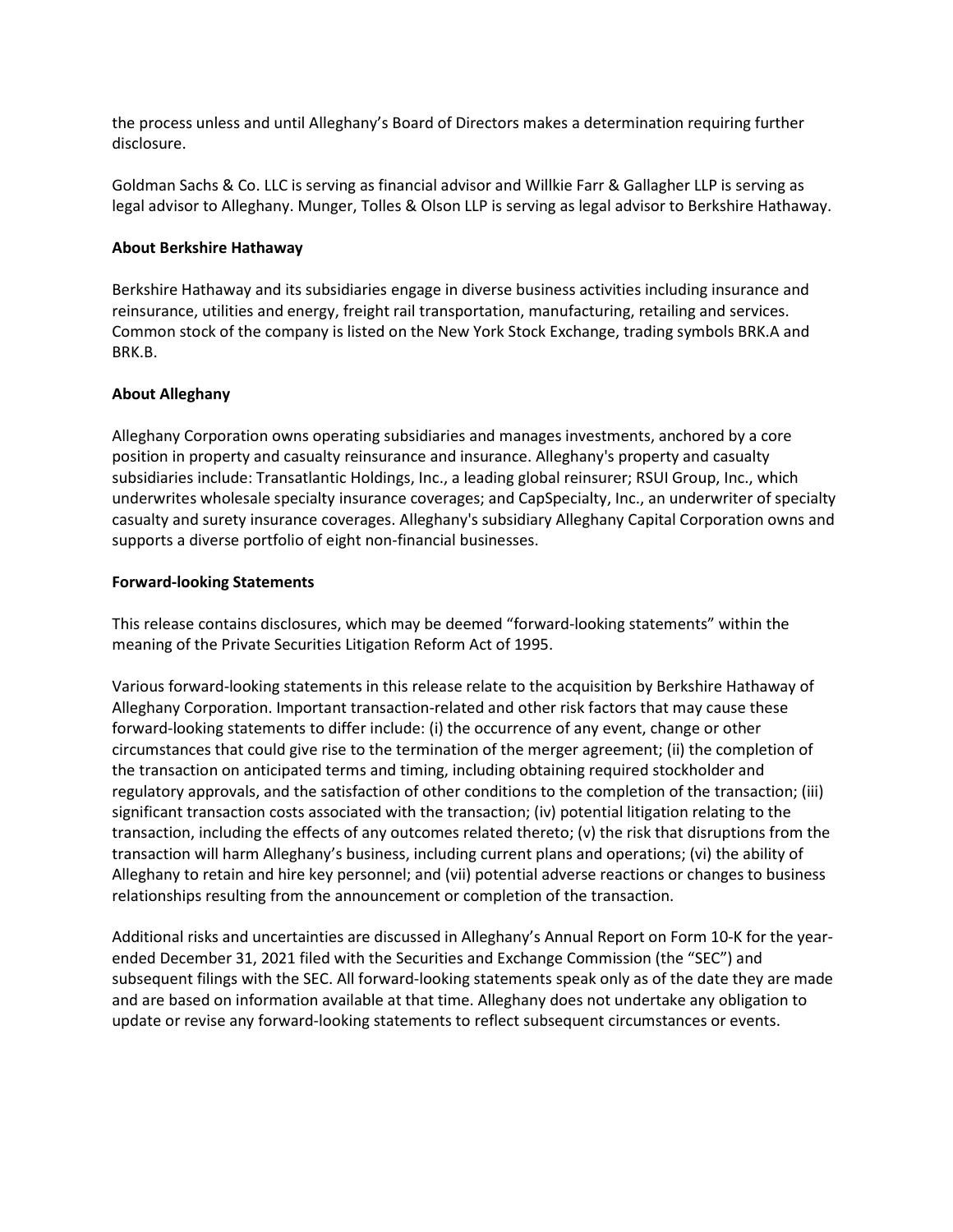## Important Additional Information and Where to Find It

This release is being issued in connection with the proposed acquisition of Alleghany by Berkshire Hathaway. In connection with the transaction, Alleghany intends to file the proxy statement and certain other documents regarding the transaction with the SEC. The definitive version of the proxy statement (if and when available) will be mailed to Alleghany's stockholders. This communication does not constitute an offer to sell or the solicitation of an offer to buy any securities, and is not a substitute for the proxy statement or any other document that Alleghany may file with the SEC.

INVESTORS AND SECURITY HOLDERS ARE URGED TO READ THE PROXY STATEMENT (INCLUDING ANY AMENDMENTS OR SUPPLEMENTS THERETO) AND ANY OTHER RELEVANT DOCUMENTS THAT ARE FILED OR WILL BE FILED WITH THE SEC, CAREFULLY AND IN THEIR ENTIRETY WHEN THEY BECOME AVAILABLE BECAUSE THEY WILL CONTAIN IMPORTANT INFORMATION ABOUT THE TRANSACTION AND RELATED MATTERS.

Investors and security holders may obtain, free of charge, copies of the proxy statement (when it is available) and other documents that are filed or will be filed with the SEC by Alleghany through the website maintained by the SEC at www.sec.gov, the Investor Relations portion of Alleghany's website at https://www.alleghany.com/investor-relations/ or by contacting Dale James at 212-752-1356.

## Participants in the Solicitation

Alleghany and certain of its directors, executive officers and other employees may be deemed to be participants in the solicitation of proxies from Alleghany's stockholders in connection with the transaction. Additional information regarding the identity of the participants, and their respective direct and indirect interests in the transaction, by security holdings or otherwise, will be set forth in the proxy statement and other materials to be filed with the SEC in connection with the transaction (if and when they become available). Information relating to the foregoing can also be found in Alleghany's proxy statement for its 2021 annual meeting of stockholders, which was filed with the SEC on March 15, 2021. You may obtain free copies of these documents using the sources indicated above.

### **Contacts**

### Berkshire Hathaway

Marc D. Hamburg 402-346-1400

### Alleghany

Investors Dale James Alleghany Corporation 212-752-1356

Dan Burch